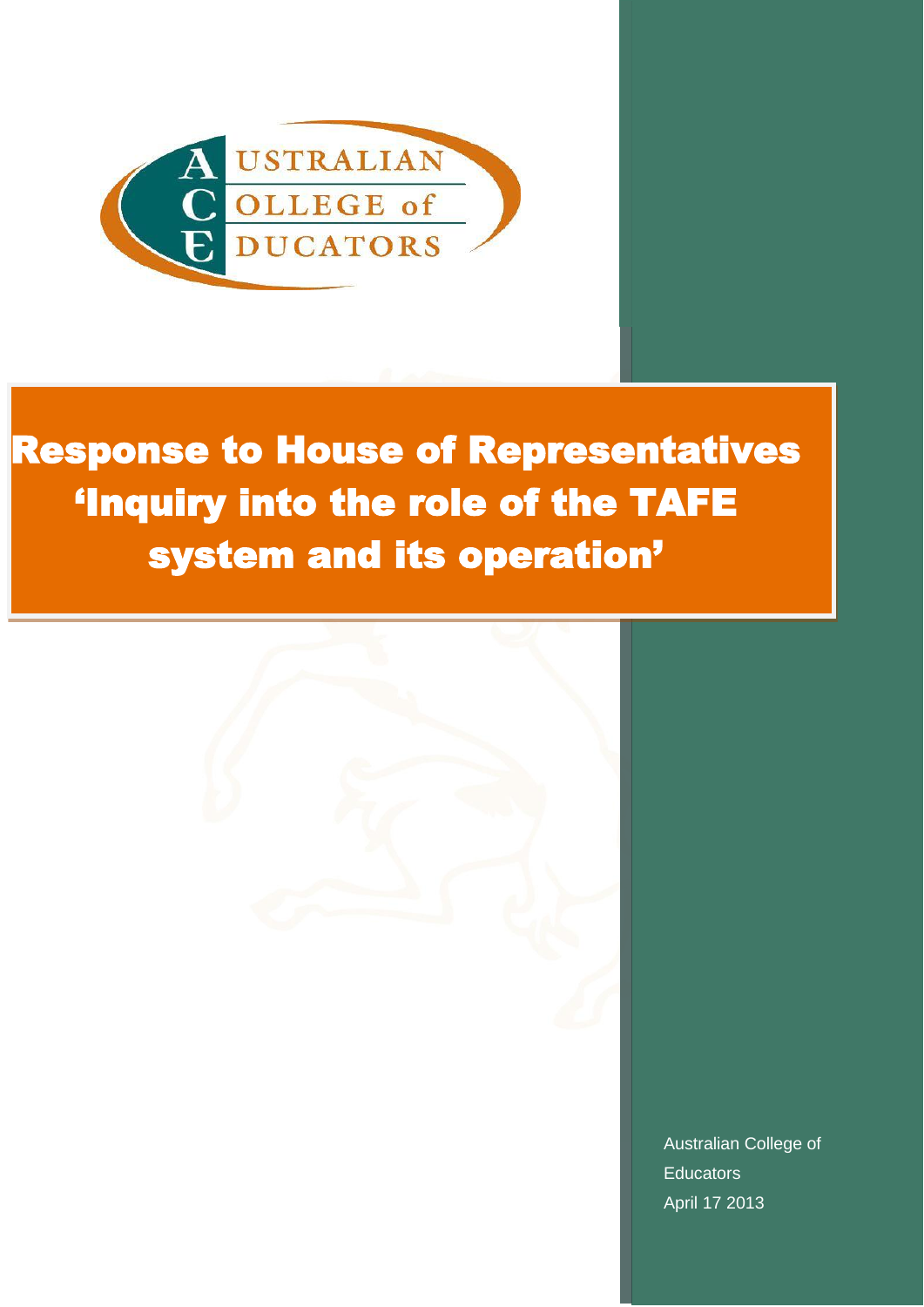The Australian College of Educators (ACE) is well placed to assist the House of Representatives in its deliberations. The College been in existence for over fifty years as a professional association and is the oldest association in the country that represents educators across the nation. ACE members are drawn from both the government and nongovernment sectors of schooling and across all levels of education from early childhood through tertiary including members from the TAFE sector.

It is therefore in a strong position to comment on the role of VET and the crucial role the TAFE sector plays in the overall landscape of education in Australia. The College therefore welcomes the opportunity to comment on what has too often been given less emphasis than it should in this landscape.

In this submission we will focus on the Terms of Reference but as the Inquiry proceeds we would welcome further opportunities to participate in the development of policy.

This paper has been prepared through consultation with a small team of College members who play leading roles in TAFE across Australia as well as members in managerial and senior academic positions. Input has come from members in five states.

## *ACE Recommendations*

#### **Recommendation 1**

TAFE is the public provider of vocationally oriented education and training, and is also a key player in representing these areas at an international level. A national training system should be governed through a shared, complementary approach between the Commonwealth and state and territory governments and public and private providers. To do this, a shared vision of the value of TAFE to Australia, both its society and its economy, is required.

It is now a good time to reaffirm the role of TAFE which has been diminished over time by the rapid increase of marketisation and competition from the private providers in VET  $$ mostly Registered Training Organisations (RTOs). The system is now more complicated, being regulated across portfolio areas, as well as relying on agreements worked out through COAG, and a great deal of tender processes.

The College believes that unless the particular role of TAFE is addressed at the beginning of the Inquiry there will be unnecessary and counter-productive conflict between state and federal jurisdictions.

There are a variety of avenues through which the federal government can be involved. Some of these include:

- setting goals for national needs in industry and technology and supporting states in achieving these
- setting national standards for teacher
- setting the criteria for visas for overseas students
- supporting greater equity for indigenous and disadvantaged students.

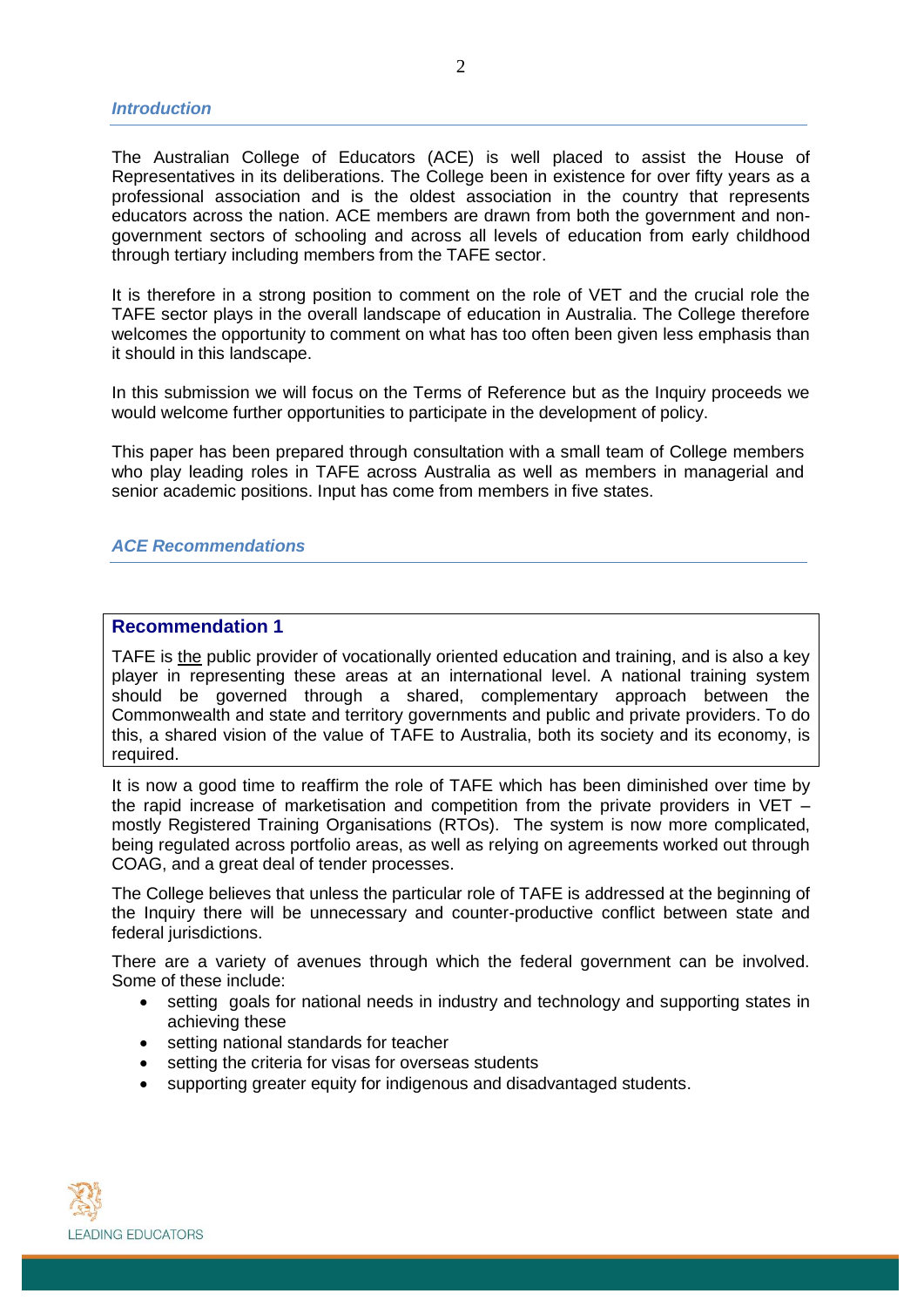## **Recommendation 2**

There is no mention of 'quality' anywhere in the Terms of Reference. Just "good enough" is NOT good enough in this modern, competitive world. There should be quality in the courses, the resources and the delivery of the courses. See also Recommendation 3 which expands on the issue of teacher quality.

This lack of reference to quality seems symptomatic of an attitude that treats TAFE as the 'poor cousin' of education. Whether VET is provided by public or private institutions the same high standards should apply in order to avoid a repeat of the situation where institutions set up to cater for overseas students had minimal accountability. This damaged the reputation of both public and private providers.

In this context the College would support the work of the Australian Skills Quality Authority (AQSA) with its vision that 'students, employers and governments have full confidence in the quality of vocational education and training outcomes delivered by Australian registered training organisations.' 1

The College would also like to see a more rigorous process in the initial setting up of Registered Training Organisations.

# **Recommendation 3**

Quality delivery cannot be achieved without quality teachers and this needs to be specifically addressed in an Inquiry.

As our name implies this is the major concern of the Australian College of Educators. In an ACE publication, *Recognising Teaching Excellence<sup>2</sup>* the following statement, while originally applying to schools also applies to TAFE:

*'The quality of teaching is the main driver of successful student learning outcomes.*

*Australia's teaching profession … constitute(s) an infrastructure that is critical to its survival in an increasingly global economy.*

*Every student deserves teachers who are suited to teaching, well trained and qualified, highly skilled, caring and committed to moving forward the learning of their students.'* (Dinham, Ingvarson & Kleinhenz, 2008).

Certificate IV TAE (along with relevant industry experience and industry qualifications) is the minimum standard in the TAFE sector, and many TAFE teachers have degrees. We should be moving towards a situation where most teachers have a Bachelor Degree or higher. Similar standards should be required of all RTOs.

With the rapid changes in industries ongoing professional development is also essential and should be a requirement in order to keep accreditation as in other professions.

The College also recommends that a National VET Professional Teaching Institute be explored, which would, among other tasks, develop a set of standards similar to those developed by The Australian Institute for Teaching and School Leadership (AITSL) with standards for the certification of Highly Accomplished and Lead Teachers. In VET thinking on this the term Master Teacher has been used to refer to a promotion position with the role of focusing on quality teaching and research as well as student needs, rather than a more managerial role.

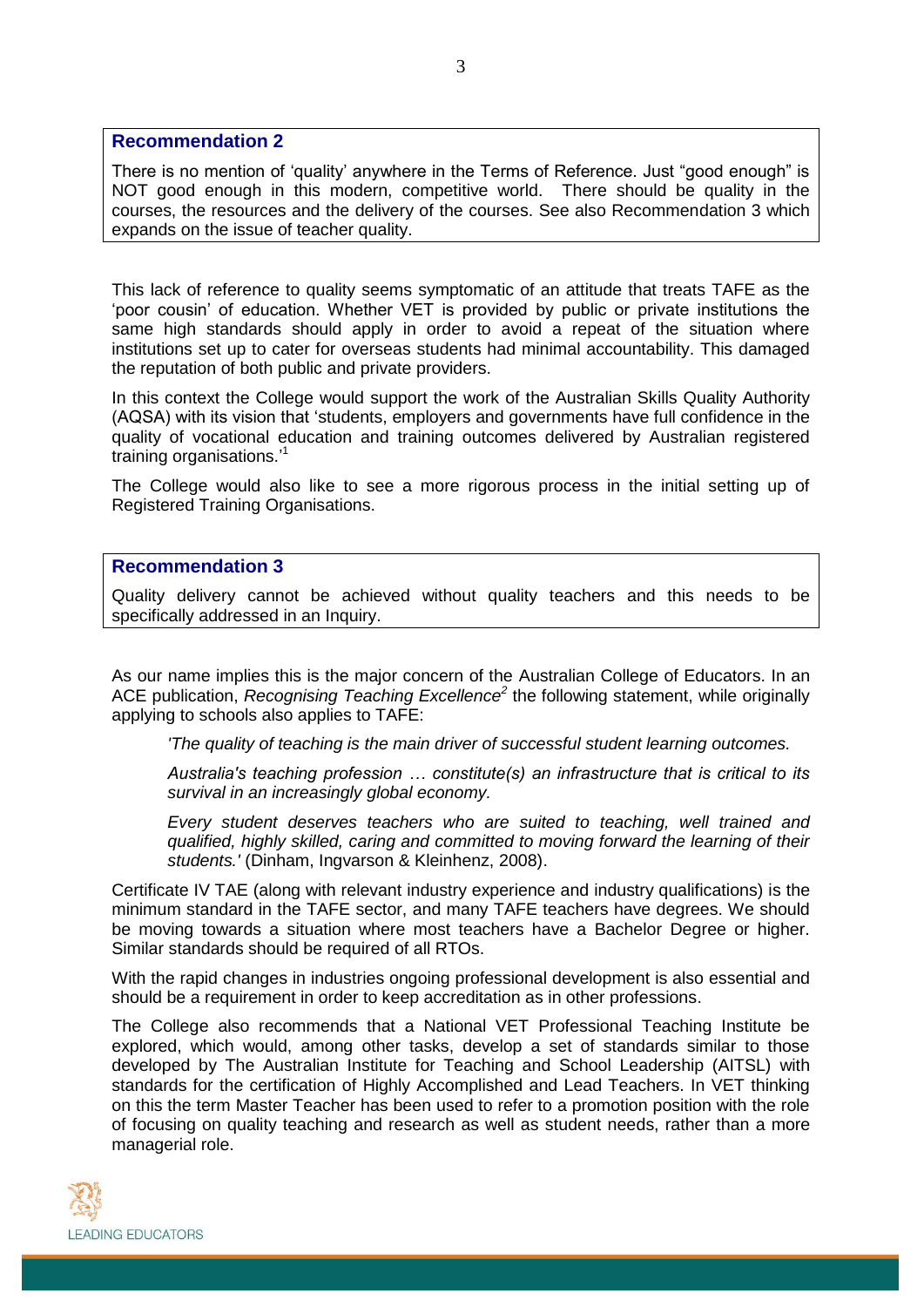This is not to diminish the role of good managers – with some 5000 Registered Training Organisations nationally quality management is essential and many of these may not have the structures for developing teachers into managers that are present in TAFE.

The College also would like to draw attention to The Australian Vocational Education and Training Research Association (AVETRA) submission to the Productivity Commission on 'Vocational Education and Training Workforce'<sup>3</sup>.

## **Recommendation 4**

The College strongly supports the third term of reference – the delivery of services and programs to support regions, communities and disadvantaged individuals to access training and skills and through these a pathway to employment.

The College notes that this is a role where the Federal Government has a specific interest because successful intervention can reduce the demand on a variety of Centrelink services.

The work and role of The National VET Equity Advisory Council (NVEAC) should be noted here. This body should enjoy greater status, be better funded (giving it the capacity to be more consultative and inclusive) and should also have direct input into national VET policy re Equity.

What is required is national policy in which funding is linked to accountability for the provision of equity. At the moment equity requirements and their provision falls off state/territory agendas all too easily, especially in relation to training tendered out to many (but certainly not all) private providers who are paid on quick results and often see equity as a cost. Under the weight of competition and also the overarching urgent demands of skills shortages and global economic competitiveness equity has taken a second place.

#### **Recommendation 5**

The College is particularly concerned about the unreflective nature of the fourth Term of Reference - 'The operation of a competitive training market'. The College believes that this has led to some significant failures as well as a weakening of the TAFE system. The inquiry should provide a clear evidence-based rationale for where competition might add value and be of benefit to the community as a whole.

A simplistic reliance on private providers of VET, for whom profit is the main motive, can seriously distort the quality of education provided. The College does not want to see a repeat of the serious damage to the reputation of VET in Australia and around the world when entrepreneurs became involved in the international student business.

Another example of failure was the introduction of a 'voucher' system in Victoria where students used their entitlement without really considering their future and then finding their training did not lead to a job. The most commonly cited example was the oversupply of Fitness Instructors which saw huge growth in training against low growth in employment.